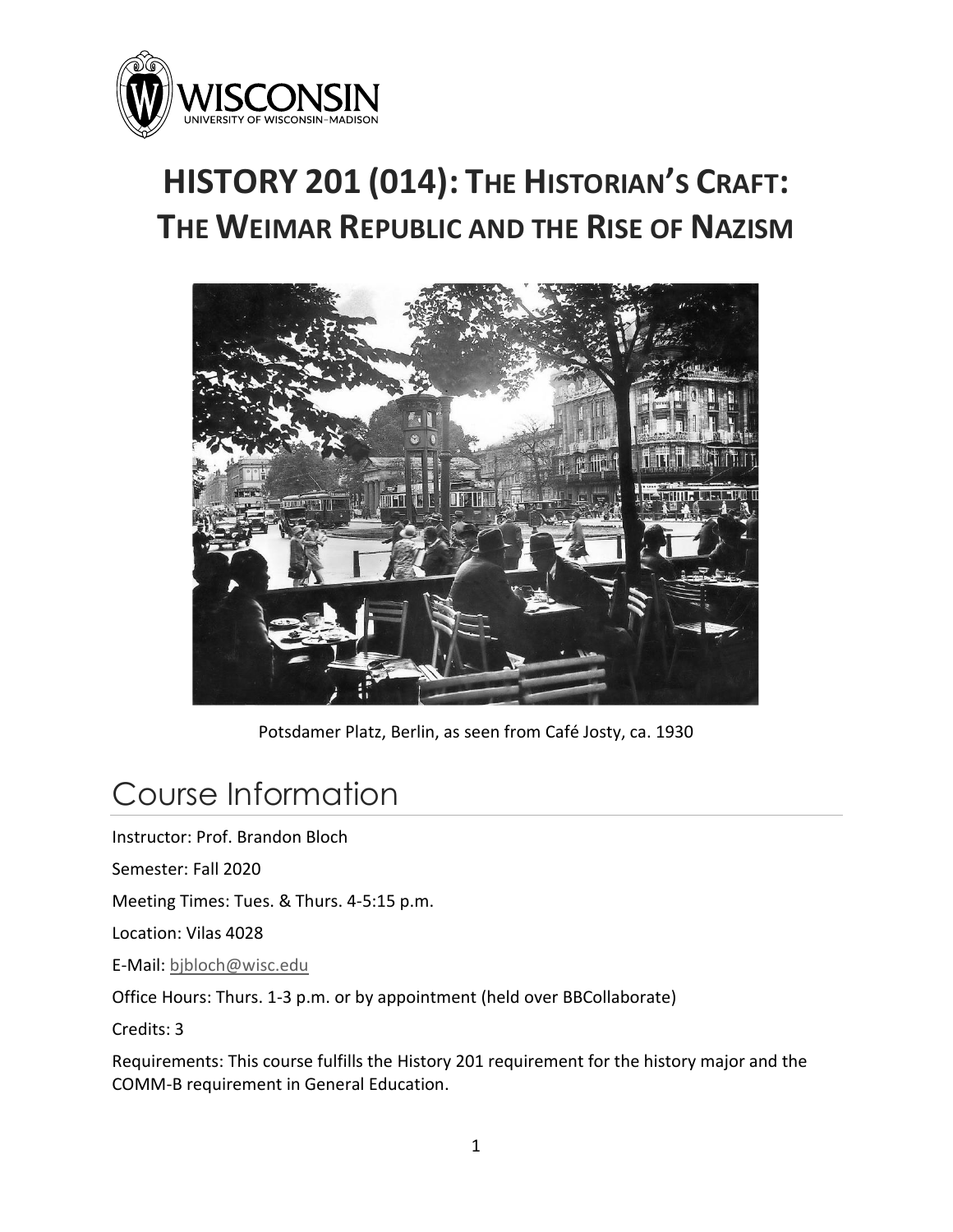# Course Description

The collapse of Germany's Weimar Republic (1918-1933) is perhaps the most recognizable case of democratic failure in modern history. Journalists, scholars, and pundits debate whether the U.S. and Europe are experiencing a "Weimar moment" today. But is it fair to evaluate the Weimar Republic only in light of its disastrous endpoint? Why did the Nazis come to power in 1933, and could the Nazi rise have been prevented? This seminar dives deep into the culture, society, and politics of this short-lived but momentous period in modern European history. We will explore not only the seedbeds of fascism and authoritarianism in 1920s Germany, but also reform movements that sought democratic transformations in artistic production, gender and sexuality, and the built environment. Our sources will range widely across Weimar's vibrant cultural landscape, including literature, film, fashion, journalism, music, architecture, and propaganda. One key theme will be the *contingency* of the Weimar Republic's rise and fall understanding how the Republic's history was shaped by the actions of individuals and groups who could not fully anticipate consequences that appear evident to us in hindsight. By examining a wide range of perspectives on this complex period, students will sharpen their skills in historical thinking and communication.

# Learning Goals

As a "Historian's Craft" seminar, this course focuses as much on historical content as on the skills of creative research, incisive analysis, persuasive writing, and engaging speaking. These skills are foundational to the history major, but also applicable to your other college courses and the wider world. Writing assignments will build in complexity over the semester, beginning with brief analyses of assigned readings and culminating in an original research paper. You will also be asked to give several presentations. A significant portion of our class time will be devoted to practicing the skills critical to success in the writing and speaking assignments.

By the end of the course, you will be able to:

- Explain why historical thinking involves research, analysis, and interpretation, not simply the memorization of facts
- Evaluate primary sources to answer questions about authorship, perspective, audience, context, and credibility
- Identify and compare the challenges of working with different primary source media, including propaganda, journalism, film, literature, and memoir
- Analyze works of historical scholarship to explain how historians reach their interpretations through evidence and argument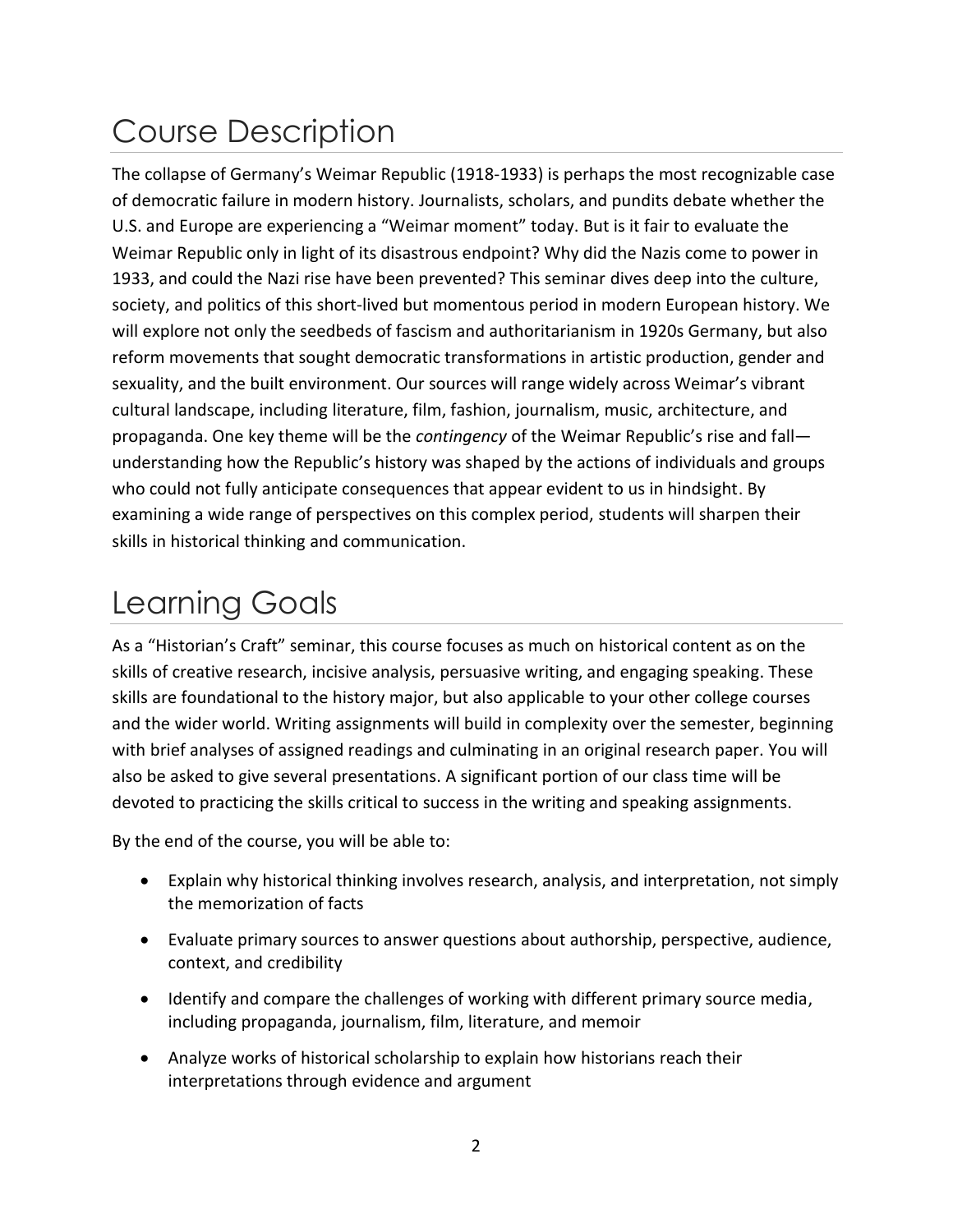- Identify the attributes of an effective historical research question, and develop a research question related to the course themes
- Apply skills of historical research, including navigating online databases; assessing the reliability and relevance of sources; and properly using citations
- Present, both in writing and orally, an original, persuasive, and evidence-based historical argument

For a complete description of learning goals in the "Historian's Craft" seminars, see the "Goals for HIST 201" appended at the end of the syllabus.

# Course Books

Irmgard Keun, *The Artificial Silk Girl*, trans. Kathie von Ankum (New York: Other Press, 2002) [1933]. ISBN: 9781892746818.

Mary Lynn Rampolla, *A Pocket Guide to Writing in History*, 9th ed. (Boston: Bedford/St. Martin's 2018). ISBN: 9781319113025. *[OPTIONAL]*

These books are available for purchase at the University Book Store or online. Keun is available as an e-book through the library catalog, but can only be downloaded by three users at once. Rampolla is an optional but useful reference guide to many of the topics we will discuss in class.

# Course Requirements

\*Further details on the assignments, including expectations, guidelines, and rubrics, are available on Canvas.

## 1. Class Participation (25%)

*Discussion Participation [20%]:* Because this is a discussion-based seminar, your regular attendance and engaged participation are crucial to the seminar's success. The most productive discussions happen when classmates engage respectfully and constructively with one another's ideas, and I will structure discussions to facilitate this dialogue. Remember that the quality of your contributions to discussions is as important as the quantity, and that asking a well-informed question counts as participation. I recognize that participation may come more easily to some than others, and am happy to meet if you would like to discuss strategies for speaking up in class. Short in-class writing exercises, including responses to your classmates' work, will also count toward your discussion participation grade.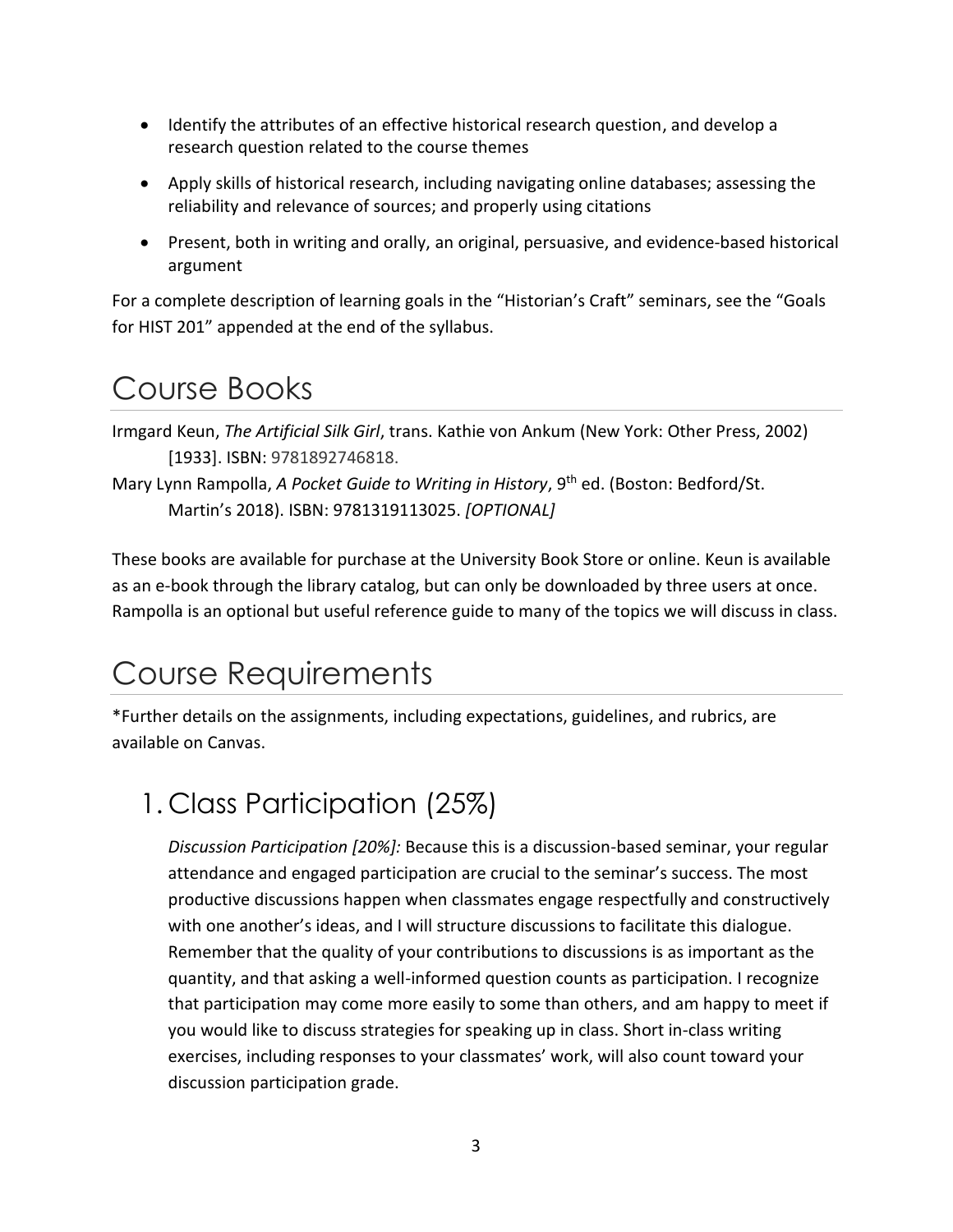*Group Presentation [5%]:* At the beginning of the semester, we will divide into four groups, which will work together on several activities over the semester. During the seminar meetings on Oct. 1, Oct. 8, Oct. 15, and Oct. 22, one group will open the class with a presentation of <u>no more than 15 minutes</u> introducing the week's readings. Each group member should be allotted approximately equal speaking time. Presentations should not simply summarize these week's readings. Rather, you should aim to identify and analyze overarching themes that tie the readings together; relate the readings to previous weeks of the seminar; and raise some questions for discussion. Reading questions, which can help guide your presentation, will be distributed in advance.

### 2. Short Assignments (10%)

During the first part of the course, you will be asked to complete several short writing assignments of approximately one paragraph, each focusing on a discrete task (imagining the context of a primary source, summarizing and evaluating a secondary source, preparing for an in-class debate). These exercises will form the building blocks for later assignments.

### 3. Primary Source Responses (25%)

*Discussion Board Posts [5%]:* During two out of the five weeks when we discuss extended primary source readings, you will be asked post a short response (approx. 5 sentences) to the Canvas discussion board by noon on the day of class. These posts will help prepare you for class discussion, and can form the basis for your response papers (see below).

*Response Papers [20%]:* During the middle portion of the course, you will also be asked to write two primary source response papers of approximately 2 double-spaced pages each. You are welcome to use your discussion board posts as a basis for these papers. You will have five opportunities to complete this assignment, and will pick two out of five weeks to turn in your papers. The paper is due one week after we discuss the source in class. (See the course schedule for specific deadlines.) If you choose, you may revise one of these papers for a higher grade after receiving my feedback; the revision is due one week after the original paper.

I would recommend that you decide well in advance the two weeks in which you will submit your papers. You might take several factors into consideration: deadlines for other courses; the sources and themes that interest you most; and the value of receiving early feedback. I would not recommend waiting until the last two weeks to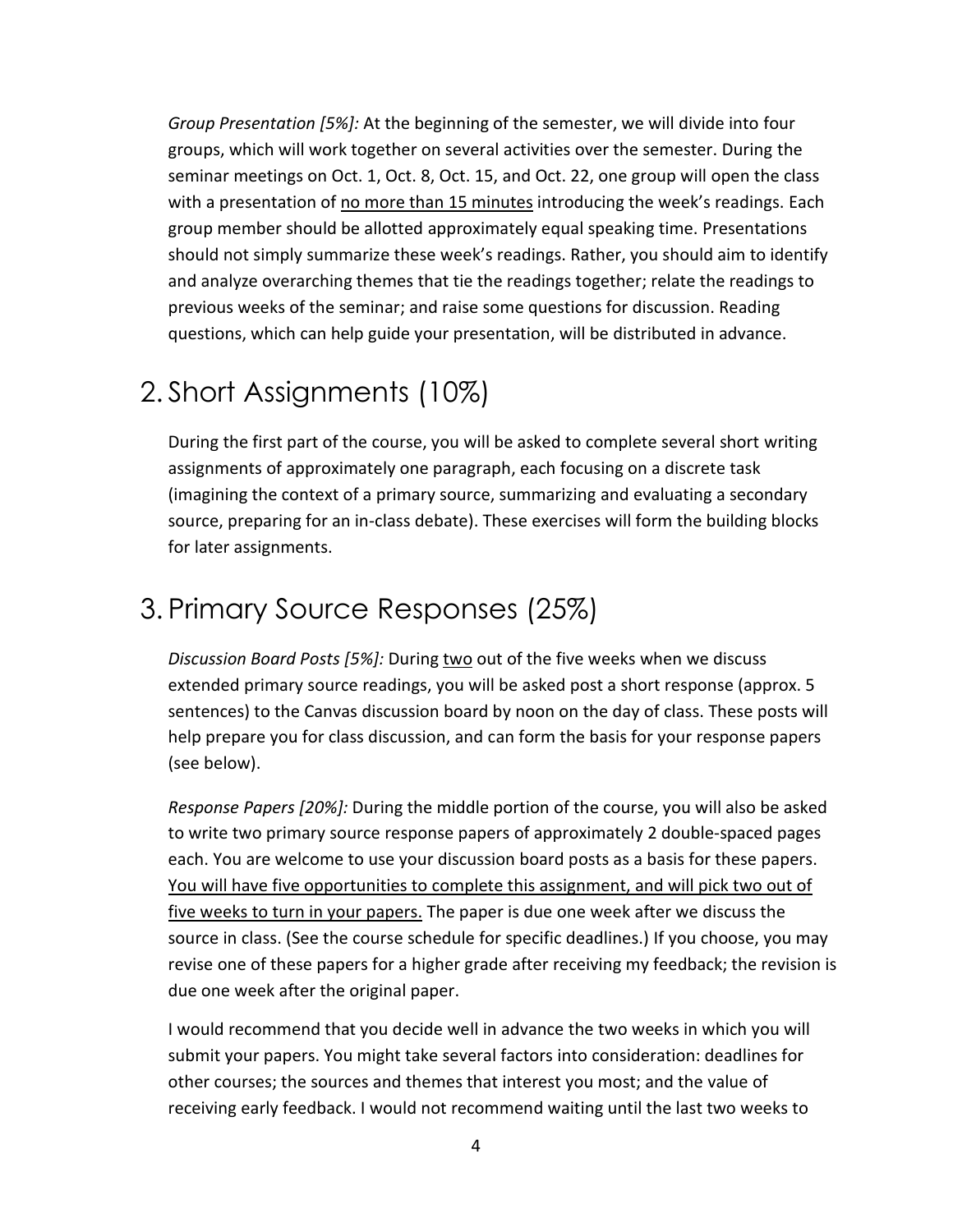submit both papers, since these short essays will help you build writing and analytical skills for the final paper.

### 4. Research Paper (40%)

During the final part of the course, we will shift from shared readings and discussions to individual work on a capstone assignment: a research paper of 6-7 double-spaced pages that draws on at least two primary and two secondary sources. You will have a choice of one of four topic areas, based on themes we've covered in class. For each topic area, I will provide a bibliography of online primary and secondary sources from which you can draw your research. (You are welcome to use other sources, but given the time constraints, the bibliographies I provide will help focus your research and allow you to devote more time to developing your argument and analysis.) The final paper is due at noon on Monday, Dec. 14.

We will discuss expectations for this assignment at length in class. There are also multiple intermediate assignments, which are designed to keep you on track and provide you with ongoing feedback. These include:

- One-page paper proposal and annotated bibliography (due Nov. 3)
- Provisional thesis statement (due Nov. 10)
- Outline and introductory paragraph (due Nov. 12)
- First draft (due Nov. 24)
- Peer review (due Dec. 3)
- In-class presentation, 5 mins. (Dec. 8 or 10)

Completion of the intermediate assignments will count for 5% of your course grade; the in-class presentation will count for 5%; and the final paper will count for 30%.

### Grading Scale

| A: 93-100  | AB: 88-92  | B: 83-87    | BC: 78-82 |
|------------|------------|-------------|-----------|
| $C: 70-77$ | $D: 60-69$ | F: Below 60 |           |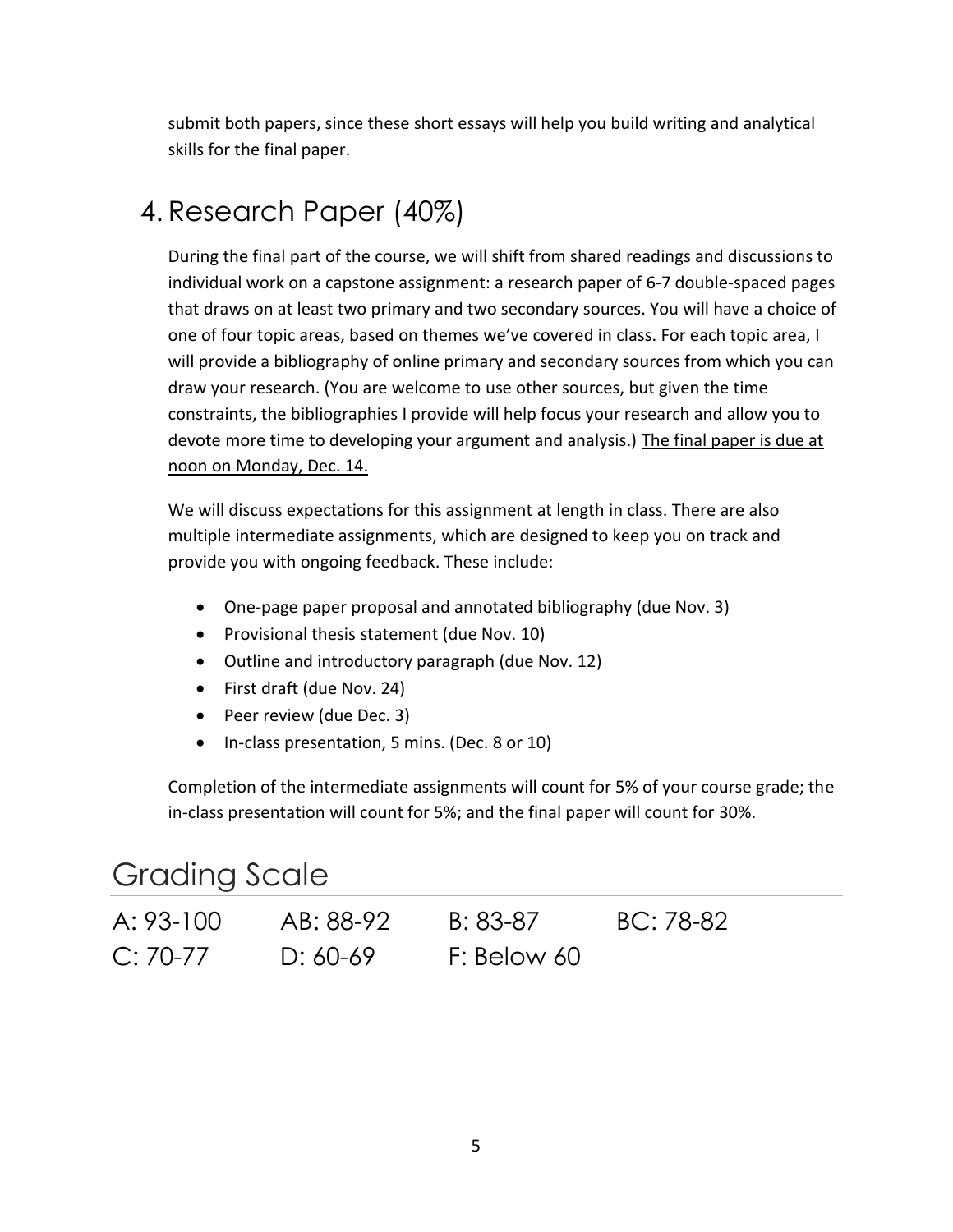# Credit Hours

The credit standard for this 3-credit course is met by an expectation of a total of 135 hours of student engagement with the course's learning activities (at least 45 hours per credit, or 9 hours per week). This includes regularly scheduled meeting times, reading, writing, group work, individual consultations with the instructor, and other student work as described in the syllabus. Since each 75-minute meeting counts for 1.5 class hours (for a total of 3 class hours per week), you should plan to allot an average of 6 hours per week outside of class for courserelated activities.

Please note that while your work outside of class should average to 6 hours per week, the workload in particular weeks may amount to somewhat more or less. The schedule of response papers allows you to choose which weeks will have the heavier workload.

# **Attendance**

Given the extraordinary circumstances of this semester, I understand the importance of a flexible attendance policy. There will be no penalty for missing class due to illness or a family emergency; but do let me know in advance if you won't be present. Of course, per university policy, please do *not* come to class if you are feeling unwell! We can be in touch to ensure that you do not fall behind in the course, and I will not require additional "make-up" work (beyond the regular assignments) for excused absences. If you find that the stresses of COVID-19 are making it difficult for you to engage fully in the course, please let me know as soon as possible and we can arrange a time to talk. I am committed to ensuring a continuity of learning during these challenging times.

# Late Work

The pandemic also forces us to rethink our approach to deadlines and late work. With this in mind, the following policy will apply:

If you are unable to meet an assigned deadline due to illness, family obligations, or because pandemic-related circumstances have put you behind in this or other courses, please let me know as soon as possible and we can work out a plan for you to get caught up. The schedule of group presentations and response papers is designed to allow you to choose in advance which weeks will require more work. Keeping this in mind as you plan out your semester can help you stay on track.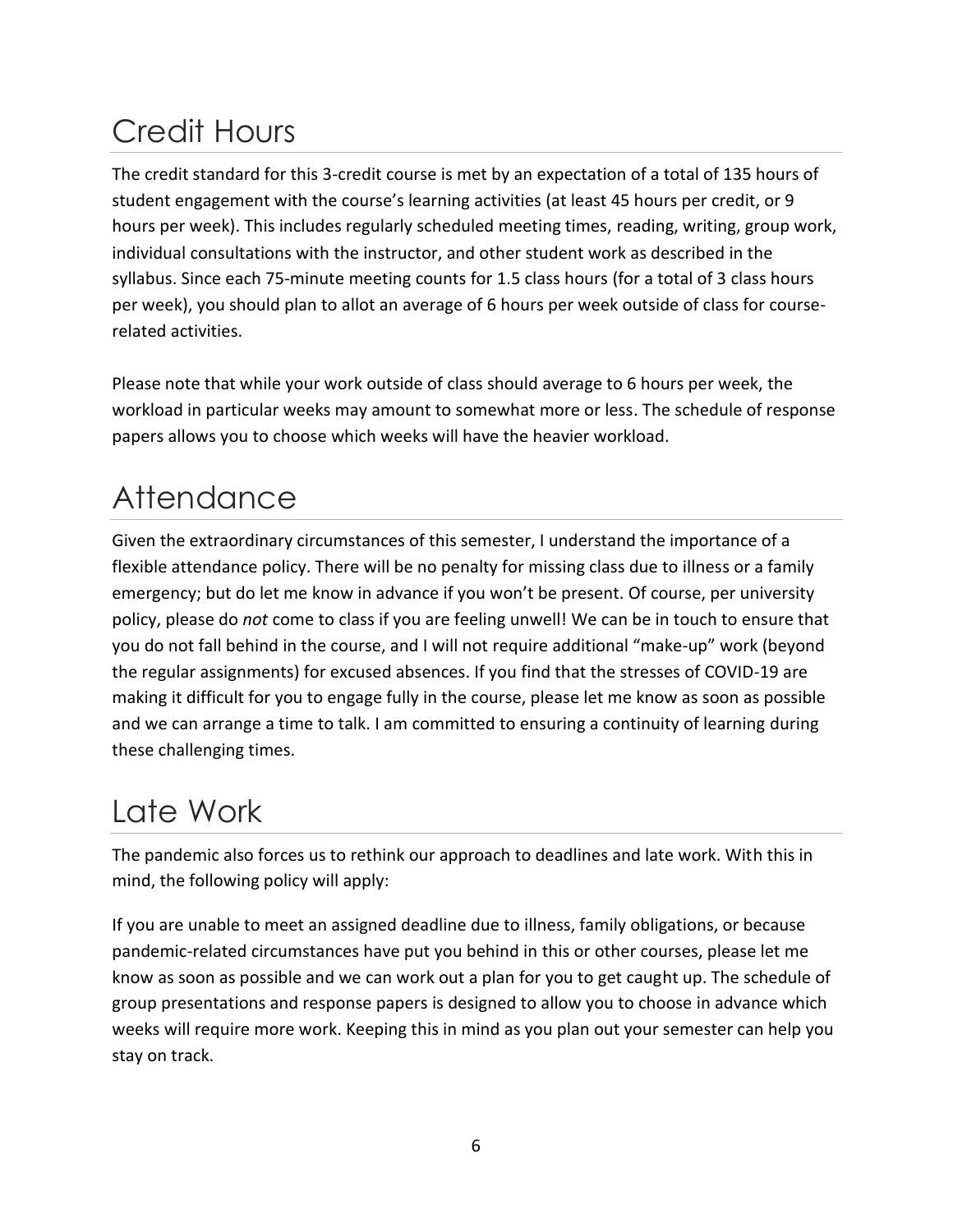In cases of repeated, unexcused late work, I reserve the right to apply a deduction to late assignments out of fairness to other class members. Typically this deduction will be 3 points (out of 100) per day late.

Please note that I am not able to accept any written work for this course after Friday, Dec. 18, the final day of the exam period. Incomplete grades can only be granted to students who are unable to complete the final paper due to "illness or other unusual and substantiated cause beyond their control." For the university policy, see: [https://registrar.wisc.edu/incompletes/.](https://registrar.wisc.edu/incompletes/)

# Academic Integrity

The exchange of ideas is at the core of academic inquiry, and you are welcome to discuss the course material with your classmates. However, all work that you submit for a grade should reflect your own thinking and writing, and adhere to proper citation practices in the discipline of history. Passing off another person's words or ideas as your own is not only unfair to your peers; it is also theft of the author's intellectual work, shutting out their voice from the academic conversation.

In my experience, violations of academic integrity tend to have two causes: either a) lack of awareness about citation standards, or b) procrastination, followed by panic. I have designed the course to mitigate against both of these factors. We will have ongoing discussions about appropriate citation practices; if you're unsure in a particular case, don't hesitate to ask. I have also implemented flexibility and scaffolding in the assignment due dates. If you are worried about not finishing an assignment as a deadline approaches, please email me! We can always work out solutions to help improve your organization, and it's much better to accept a late penalty (or turn in less than perfect work) than to cheat. If you plagiarize (and be assured that I will catch it—it's really not difficult), then I have to deal with the case as a disciplinary infraction rather than a learning opportunity. Serious academic misconduct must be reported to the Office of Student Conduct & Community Standards.<sup>1</sup>

# **Technology**

Please come prepared to class with a laptop or other device that will allow you to access the Internet. Due to social distancing requirements, certain in-class discussion activities may need to take place online, even when we are all present in the classroom. It goes without saying that

<sup>&</sup>lt;sup>1</sup> I have developed these thoughts on academic dishonesty with reference to: Kevin Gannon, "How to Create a Syllabus: Advice Guide," *The Chronicle of Higher Education*, accessed July 14, 2020, [https://www.chronicle.com/interactives/advice-syllabus.](https://www.chronicle.com/interactives/advice-syllabus)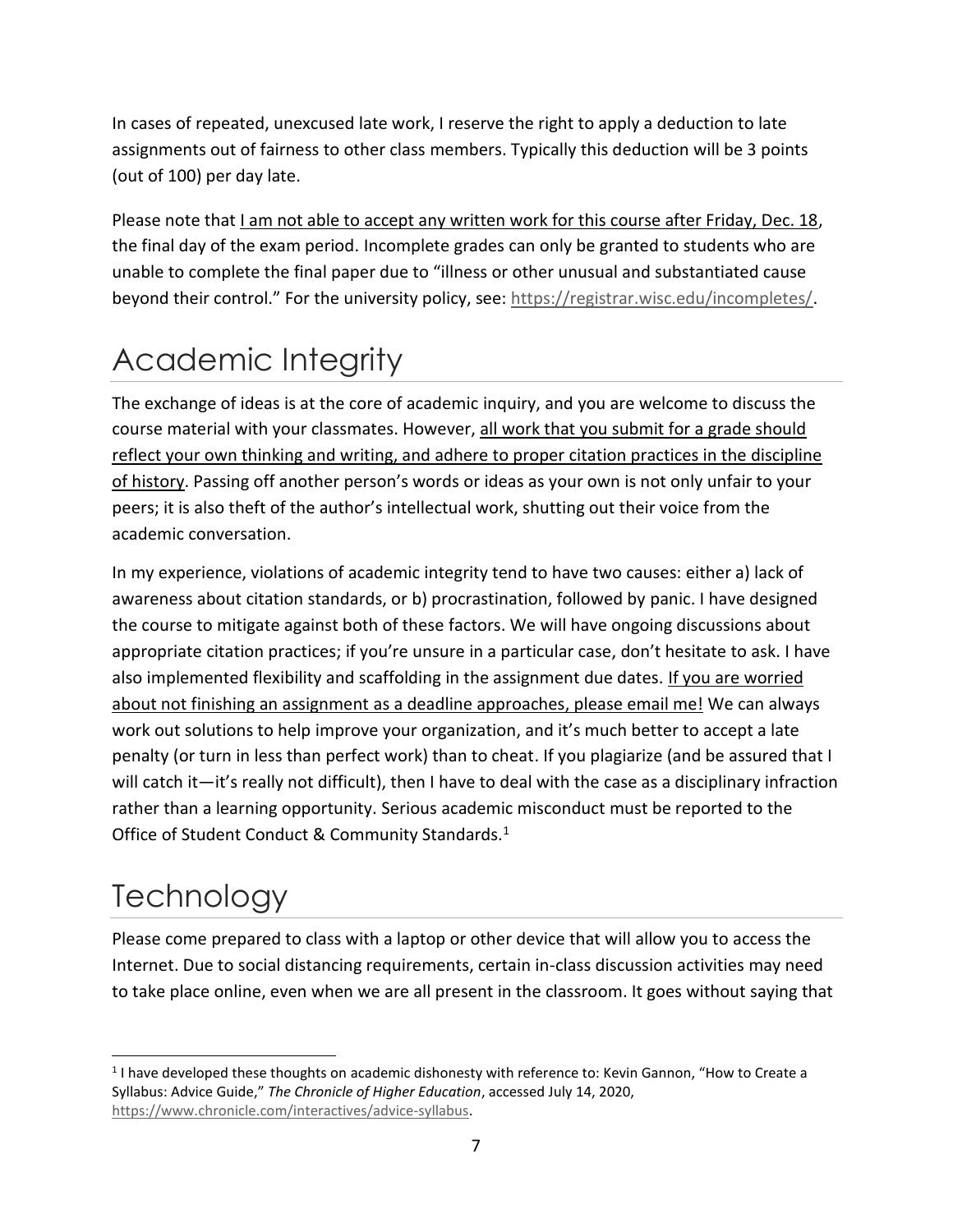laptops should be used for course purposes only (referencing readings, taking notes, and participating in online discussions).

If you face challenges accessing the technology necessary to succeed in this course, please reach out as soon as possible. This is especially important given the need to move the course online after Thanksgiving, possibly earlier.

# **Accessibility**

I am committed to ensuring that all students receive equal access to the course materials and equitable opportunities to achieve the course learning goals. If you experience or anticipate any challenges related to the format, materials, or requirements of this course, please let me know as soon as possible. I am happy to explore a range of options for removing barriers to your learning. If you have a disability, or think you may have a disability, you may also wish to work with the McBurney Disability Resource Center [\(https://mcburney.wisc.edu/\)](https://mcburney.wisc.edu/) to discuss accessibility in this and other courses, including possibilities for official accommodations. All communications regarding accessibility will remain confidential.

# A Note on Sources

Studying history involves discussion of complex themes including race, empire, gender, sexuality, class, religion, and national identity, among others. In class discussions, it is crucial that we remain respectful of one another's viewpoints and the wide range of backgrounds and experiences represented in the classroom. During the first class meetings, we will establish collective discussion norms that will guide us over the semester. In general, if you disagree with a classmate (and debate and disagreement are encouraged!), then be sure to direct your comments at the idea, not the person. It is often helpful to summarize a peer's idea before disagreeing, to ensure you have really understood it. Please do not hesitate to meet with me if you have concerns about particular aspects of the course content.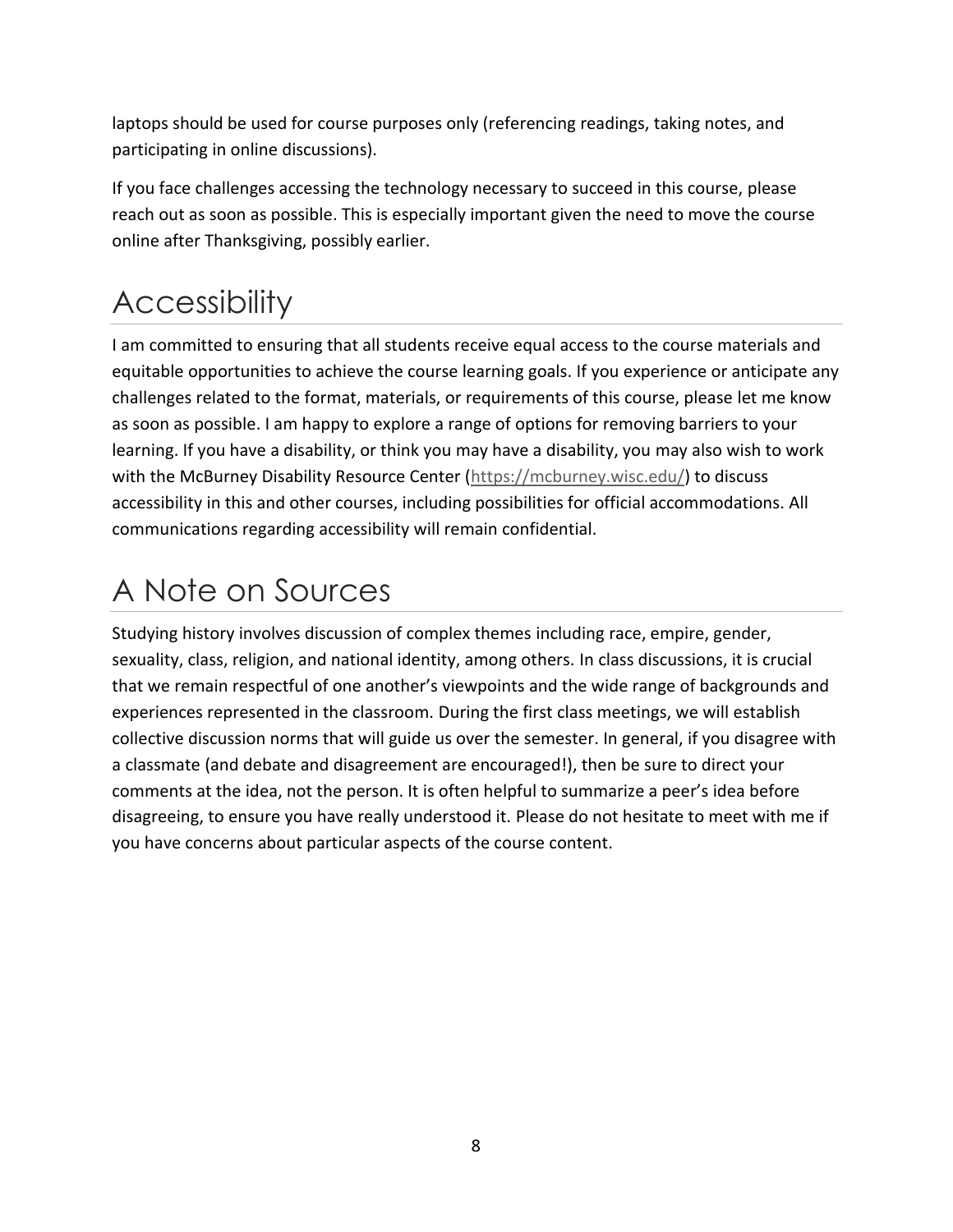# Additional Resources

UW-Madison and the History Department make available a wide range of resources to foster your academic success and personal wellbeing. It's a good idea to familiarize (or re-familiarize) yourself with the following, especially in light of the uncertainties we face this semester:

# Writing Center

<http://www.writing.wisc.edu/>

Offers individual consultations, workshops, and online guides on all aspects of academic writing.

## History Lab

<http://go.wisc.edu/hlab>

A resource center for undergraduates in history courses staffed by experienced graduate students, who are available to assist you with researching and writing history papers. You can sign up online for an individual consultation at any stage of the writing process.

# Greater University Tutoring Services

<https://guts.wisc.edu/>

Study skills support and peer tutoring across academic subjects (now offered online).

### McBurney Disability Resource Center

<https://mcburney.wisc.edu/>

The McBurney Center has also compiled a helpful FAQ on accessibility in response to COVID-19: [https://mcburney.wisc.edu/resources/faq-for-virtual-learning-and-accessibility-covid-19/](https://mcburney.wisc.edu/resources/faq-for-virtual-learning-and-accessibility-covid-19/#forstudents)

### Mental Health Services

<https://www.uhs.wisc.edu/mental-health/>

## Resources on Sexual Assault and Domestic Violence

UW–Madison is committed to fostering a safe, productive learning environment and offers a variety of resources for students impacted by sexual assault, sexual harassment, dating violence, domestic violence, and stalking. The Dean of Students Office has compiled a comprehensive guide to resources on and off campus, including both confidential resources and options for reporting: [https://doso.students.wisc.edu/report-an-issue/sexual-assault](https://doso.students.wisc.edu/report-an-issue/sexual-assault-dating-and-domestic-violence/)[dating-and-domestic-violence/.](https://doso.students.wisc.edu/report-an-issue/sexual-assault-dating-and-domestic-violence/)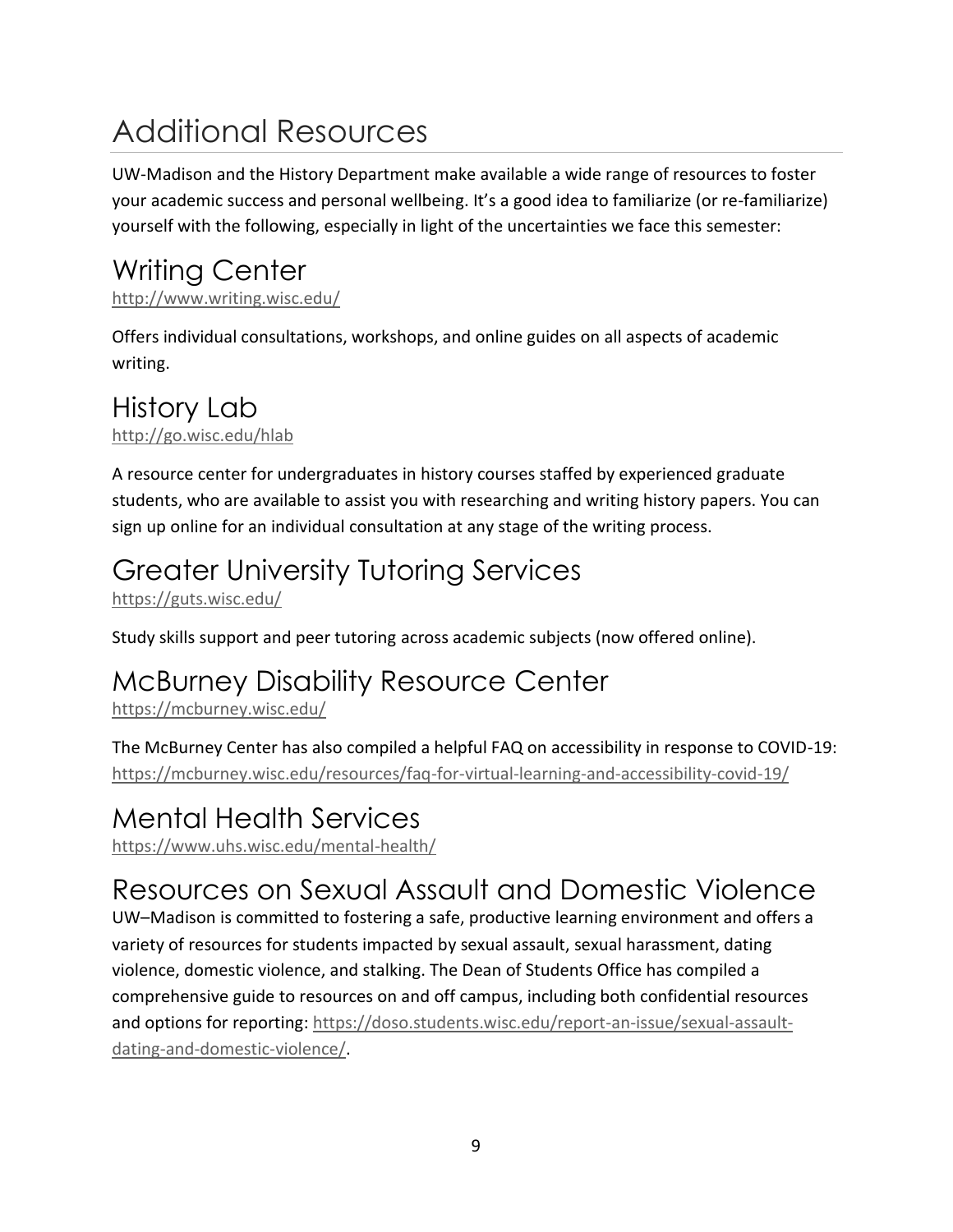## Course Schedule

*Assignments are due by the beginning of class on the date listed, unless otherwise indicated*. Guidelines and rubrics for all assignments are available on Canvas (under the "Assignments" tab, as well as in the relevant Modules). Assignments should be uploaded (as .doc, .docx, or .pdf files) to Canvas.

All readings are available as pdf documents on Canvas, or as online library resources. See the "Modules" tab for week-by-week links to readings and assignments.

| <b>DATE/THEME</b>                                         | <b>READING</b>                                                                                                          | <b>ASSIGNMENT</b>                                                                                                                                |
|-----------------------------------------------------------|-------------------------------------------------------------------------------------------------------------------------|--------------------------------------------------------------------------------------------------------------------------------------------------|
| Sept. 3:                                                  |                                                                                                                         | Complete the Course Orientation Module                                                                                                           |
| <b>Course Introduction</b>                                |                                                                                                                         |                                                                                                                                                  |
|                                                           | UNIT I: CREATING THE WEIMAR REPUBLIC                                                                                    |                                                                                                                                                  |
| Sept. 8:<br>World War I & the<br><b>German Revolution</b> | "Spartacus Manifesto" (1918)<br>Heinrich Mann, "The Meaning and Idea of the<br>$ \,$<br>Revolution" (1919)              | Short assignment #1: Primary Source<br>Identification: due Sept. 8 at noon                                                                       |
| Sept. 10:<br><b>Legacies of Defeat</b>                    | Richard Bessel, "The Legacy of the First World War and<br>Weimar Politics" (1993)                                       |                                                                                                                                                  |
| Sept. 15:<br><b>Forging Democracy</b>                     | "The Constitution of the German Republic" (1918)<br>Excerpts from Party Platforms (1919-22)<br>$\overline{\phantom{0}}$ | Short assignment #2: Rhetorical Précis<br>$\overline{\phantom{0}}$<br>(Bessel)<br>Individual meetings on learning and<br>writing goals this week |
| Sept. 17:<br><b>National Assembly:</b><br><b>Debate</b>   |                                                                                                                         | Short assignment #3: Opening Statements<br>for Debate                                                                                            |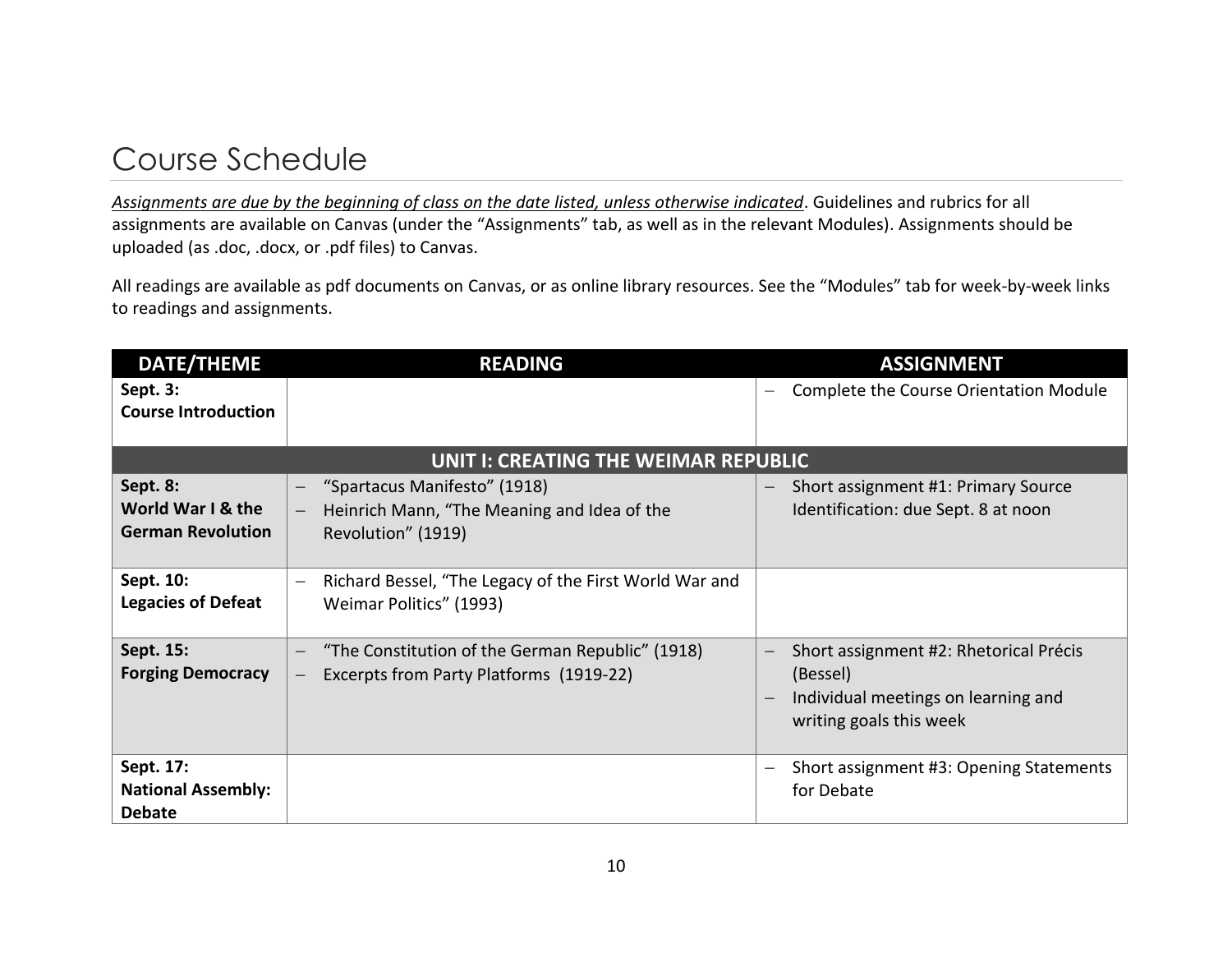| Sept. 22:<br><b>Weimar as a Post-</b><br><b>Imperial Society</b>          | Julia Roos, "'Huns' and Other 'Barbarians': A Movie Ban<br>and the Dilemmas of 1920s German Propaganda<br>against French Colonial Troops" (2014)                                                | Short assignment #4: Secondary Source<br>Evaluation (Roos)                                                                                       |
|---------------------------------------------------------------------------|-------------------------------------------------------------------------------------------------------------------------------------------------------------------------------------------------|--------------------------------------------------------------------------------------------------------------------------------------------------|
| Sept. 24: Political<br>Violence in the<br><b>Early Weimar</b><br>Republic | Adolf Bartels, "The Struggle of the Age" (1920)<br>$\overline{\phantom{m}}$<br>Adolf Hitler, "Reestablishing the National Socialist<br>$\overline{\phantom{m}}$<br>German Workers Party" (1925) | Discussion Board Post due Sept. 24 at<br>$\overline{\phantom{0}}$<br>noon [COMPLETE 2/5]                                                         |
|                                                                           | <b>UNIT II: WEIMAR MODERNITIES</b>                                                                                                                                                              |                                                                                                                                                  |
| Sept. 29:<br><b>The Avant-Garde</b><br>and Modernist<br><b>Culture</b>    |                                                                                                                                                                                                 |                                                                                                                                                  |
| Oct. 1:<br>Life in the<br><b>Metropolis</b>                               | Josef Roth, What I Saw: Reports from Berlin, 1920-<br>$\qquad \qquad -$<br>1933, pp. 23-27, 31-39, 63-68, 97-103, 119-123,<br>171-175, 189-198                                                  | Response Paper (Hitler) [COMPLETE 2/5]<br>Discussion Board Post due Oct. 1 at noon<br>[COMPLETE 2/5]<br>Group #1 Presentation                    |
| Oct. 6:<br><b>Honing your</b><br><b>Research Skills</b>                   |                                                                                                                                                                                                 |                                                                                                                                                  |
| Oct. 8:<br><b>Cinema and Mass</b><br><b>Culture</b>                       | WATCH: G. W. Pabst, dir., The Threepenny Opera (1931)<br>$\overline{\phantom{m}}$                                                                                                               | Response Paper (Roth) [COMPLETE 2/5]<br>$\qquad \qquad -$<br>Discussion Board Post due Oct. 8 at noon<br>[COMPLETE 2/5]<br>Group #2 Presentation |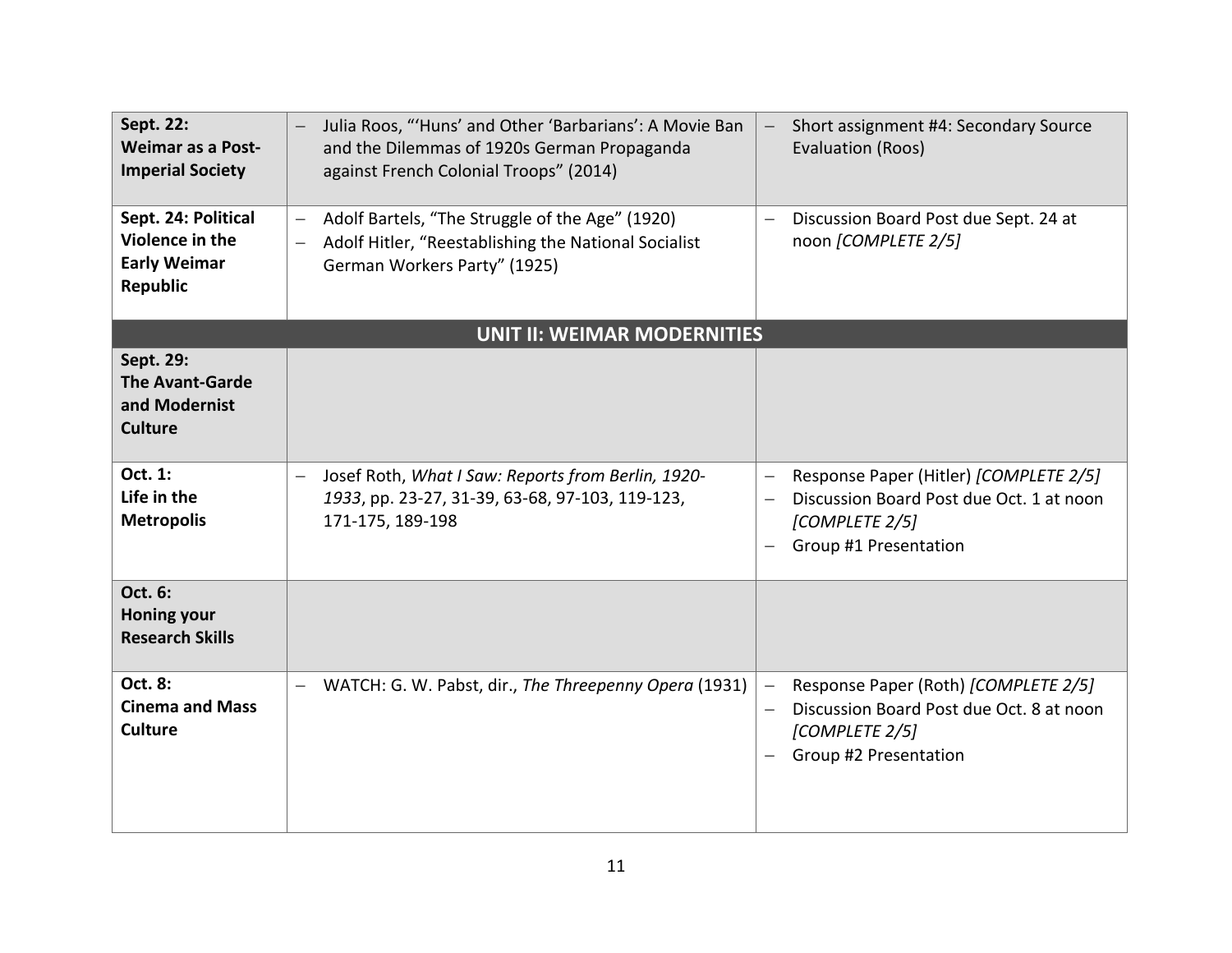| Oct. 13:<br><b>Bodies, Sexualities,</b><br>and the "New<br>Woman"                        |                                                                        |                                                                                                                                                                                      |
|------------------------------------------------------------------------------------------|------------------------------------------------------------------------|--------------------------------------------------------------------------------------------------------------------------------------------------------------------------------------|
| Oct. 15:<br>The "New Woman"<br>in Literature                                             | Irmgard Keun, The Artificial Silk Girl (1932), pp. 1-122               | Response Paper (Threepenny Opera)<br>$\equiv$<br>[COMPLETE 2/5]<br>Discussion Board Post due Oct. 15 at noon<br>$\qquad \qquad -$<br>[COMPLETE 2/5]<br>Group #3 Presentation         |
|                                                                                          | UNIT III: REVOLUTION FROM THE RIGHT                                    |                                                                                                                                                                                      |
| Oct. 20:<br><b>The Depression and</b><br>the Rise of the Nazis                           |                                                                        |                                                                                                                                                                                      |
| Oct. 22:<br><b>German Society and</b><br>the Nazi "Seizure of<br>Power"                  | Sebastian Haffner, Defying Hitler: A Memoir (1939),<br>pp. 3-71, 85-94 | Response Paper (Keun) [COMPLETE 2/5]<br>$\overline{\phantom{0}}$<br>Discussion Board Post due Oct. 22 at noon<br>$\overline{\phantom{0}}$<br>[COMPLETE 2/5]<br>Group #4 Presentation |
| Oct. 27:<br><b>Crafting an Effective</b><br><b>Research Proposal</b><br>and Bibliography |                                                                        | Come to class prepared with an idea for a<br>$\qquad \qquad -$<br>research question (no submission)                                                                                  |
| Oct. 29:<br>Debate: (Why) did<br><b>Weimar Fail?</b>                                     |                                                                        | Response Paper (Haffner) [COMPLETE 2/5]<br>—                                                                                                                                         |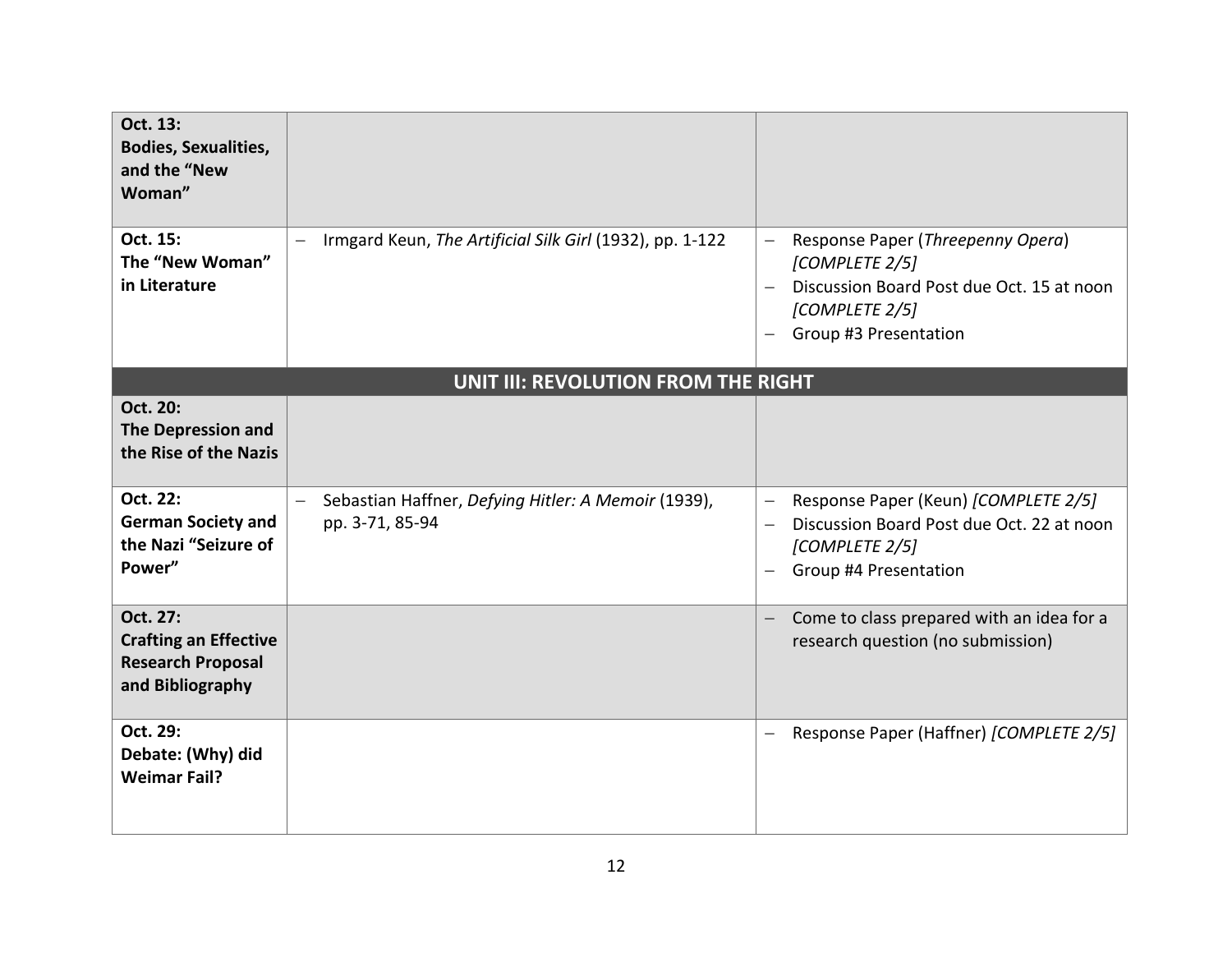| <b>UNIT IV: RESEARCH PAPERS</b>                                   |                                                                                               |                                                                                             |
|-------------------------------------------------------------------|-----------------------------------------------------------------------------------------------|---------------------------------------------------------------------------------------------|
| <b>Nov. 3:</b><br><b>Peer Workshop</b>                            | <b>CLASS ONLINE</b>                                                                           | Proposal (1 p.) and annotated bibliography<br>$\overline{\phantom{m}}$<br>for final paper   |
| <b>Nov. 5:</b><br><b>Individual Meetings</b>                      | NO CLASS; sign up for a time to meet with me on Nov. 5<br>or 6 to discuss your paper proposal | (Optional) revised proposal & bibliography<br>$\equiv$<br>due by meeting with me (Nov. 5-6) |
| <b>Nov. 10:</b><br><b>Writing Workshop</b><br>(Intros & Outlines) |                                                                                               | Bring provisional thesis statement to class                                                 |
| <b>Nov. 12:</b><br><b>Peer Workshop</b>                           | <b>CLASS ONLINE</b>                                                                           | Outline and draft of introductory<br>$\overline{\phantom{m}}$<br>paragraph for final paper  |
| <b>Nov. 17:</b><br><b>Writing Workshop</b><br>(Source Analysis)   |                                                                                               |                                                                                             |
| <b>Nov. 19:</b><br>Concluding<br><b>Discussion</b>                |                                                                                               |                                                                                             |
| <b>Nov. 24:</b><br><b>Writing Workshop</b><br>(Revisions)         | <b>CLASS ONLINE</b>                                                                           | First draft of final paper<br>$\overline{\phantom{m}}$                                      |
| <b>Nov. 26:</b><br><b>Thanksgiving</b>                            | NO CLASS: THANKSGIVING                                                                        |                                                                                             |
| Dec. 1:<br><b>Peer Workshop</b>                                   | CLASS ONLINE; read your group members' drafts in<br>advance                                   | Peer review worksheet                                                                       |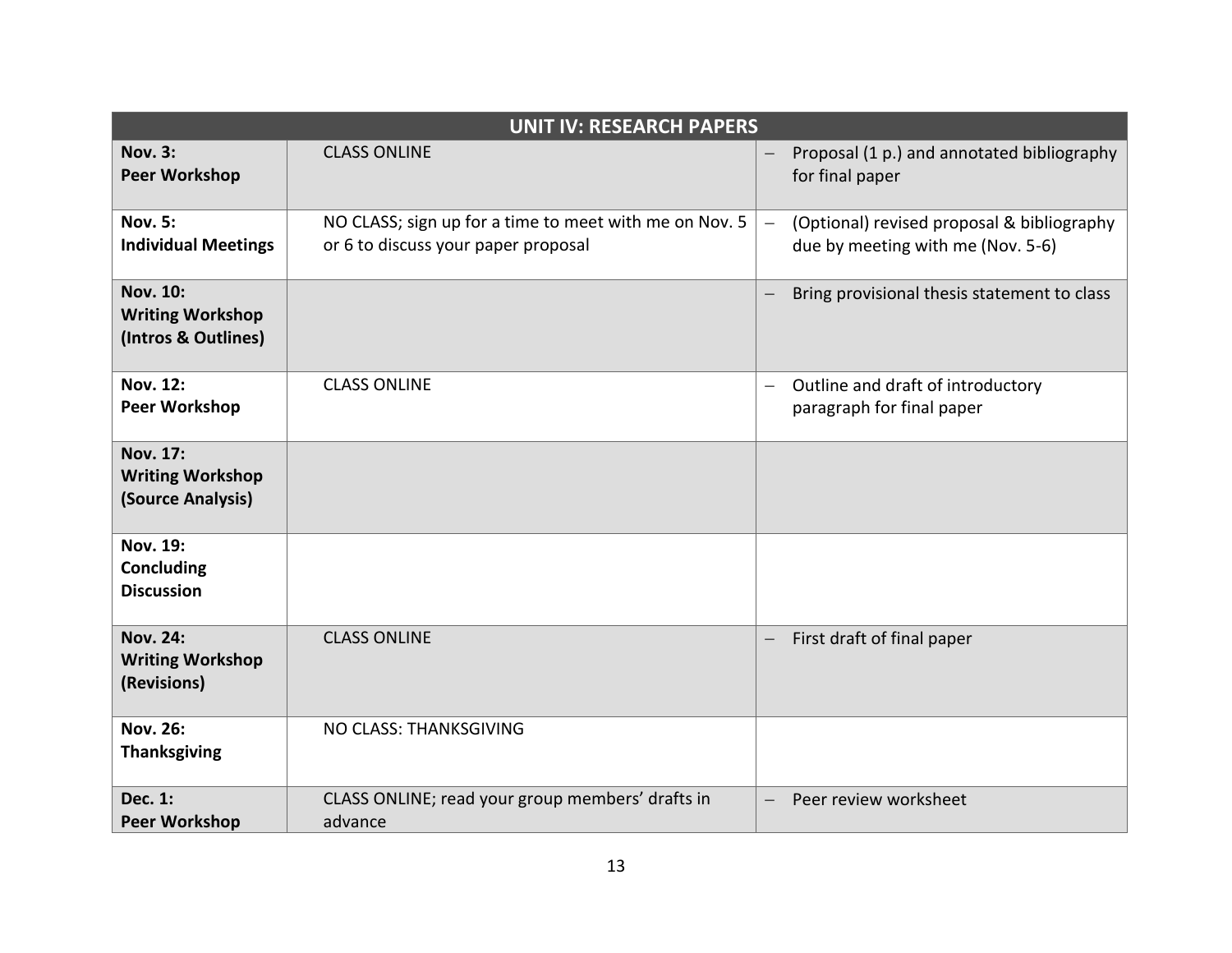| <b>Dec. 3:</b><br><b>Individual Meetings</b>      | NO CLASS; sign up for a time to meet with me to<br>discuss your draft |                                                                          |
|---------------------------------------------------|-----------------------------------------------------------------------|--------------------------------------------------------------------------|
| <b>Dec. 8:</b><br>Project<br><b>Presentations</b> | <b>CLASS ONLINE</b>                                                   | In class: 5-minute presentations on final<br>$\qquad \qquad -$<br>papers |
| Dec. 10:<br>Project<br><b>Presentations</b>       | <b>CLASS ONLINE</b>                                                   | In class: 5-minute presentations on final<br>—<br>papers                 |
| <b>FINAL PAPER DUE MON. DEC. 14 AT NOON</b>       |                                                                       |                                                                          |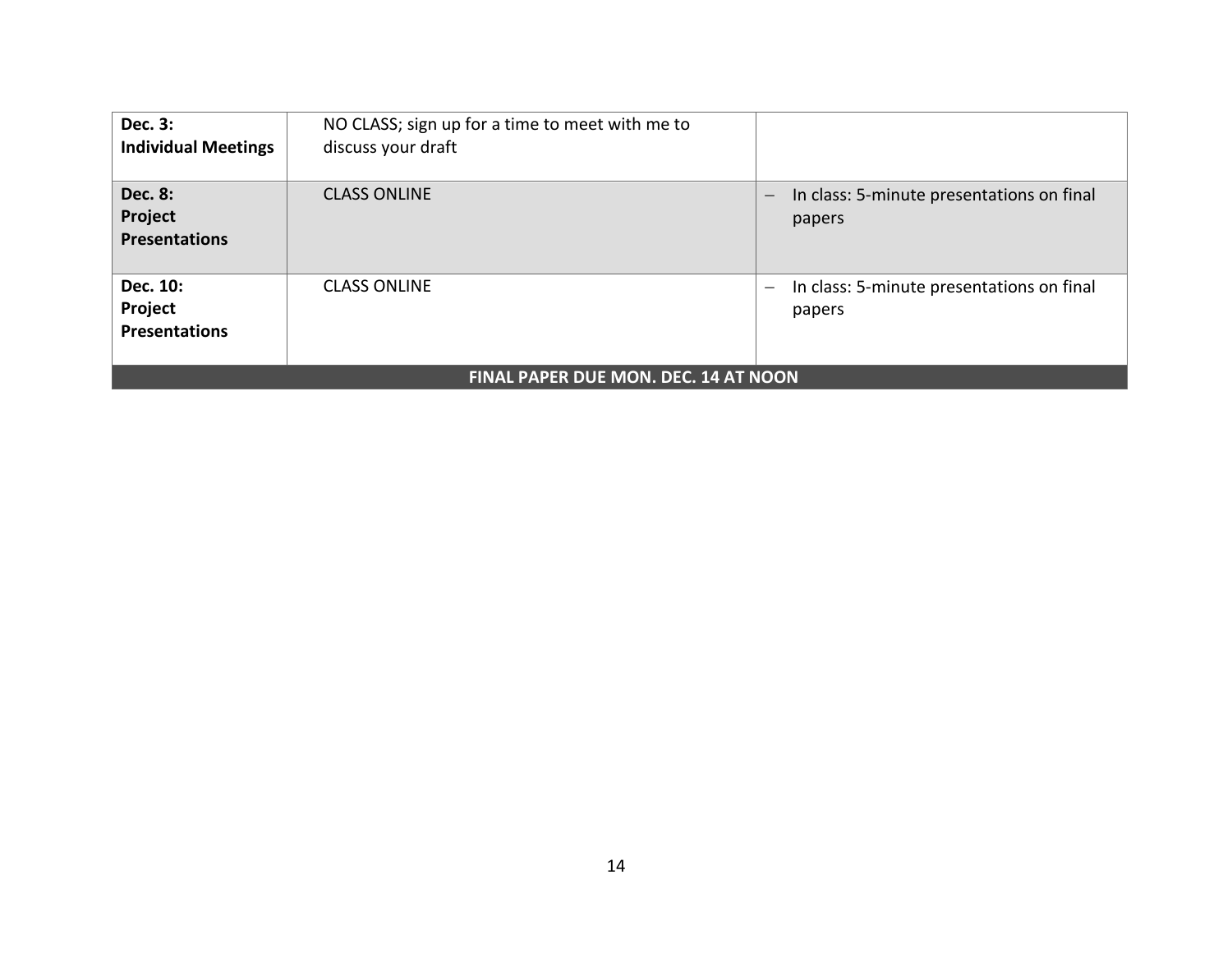#### **APPENDIX: Goals for HIST 201 – "The Historian's Craft"**

Approved by Undergraduate Council, December 8, 2010

The "Historian's Craft" courses offer an opportunity to experience the excitement and rewards of doing original historical research and conveying the results of that work to others. Through engagement with locally available or on-line archival materials, the courses encourage undergraduates to become historical detectives who can define important historical questions, collect and analyze evidence, present original conclusions, and contribute to ongoing discussions—the skills we have defined as central to the history major.

Upon successful completion of this course, students will be prepared to undertake substantial historical research and writing in a variety of courses, including the HIST 600 seminar. Specific goals for this course include learning to:

**1. Ask Questions**: develop the habit of asking questions, including questions that may generate new directions for historical research.

- Develop historical questions through engagement with primary sources, secondary literature, and/or broader ethical, theoretical, or political questions.
- Ask historical questions to guide individual research.
- Pose questions to prompt productive group discussion.

**2. Find Sources**: learn the logic of footnotes, bibliographies, search engines, libraries, and archives, and consult them to identify and locate source materials.

- Identify the purposes, limitations, authorities, and parameters of various search engines available both through the library and on the world-wide web.
- Take advantage of the range of library resources, including personnel.
- Locate printed materials, digital materials, and other objects.
- Be aware of, and able to use, interlibrary loan.

**3. Evaluate Sources:** determine the perspective, credibility, and utility of source materials.

- Distinguish between primary and secondary material for a particular topic.
- Determine, to the extent possible, conditions of production and preservation.
- Consider the placement of sources in relation to other kinds of documents and objects.
- Identify the perspective or authorial stance of a source.
- Summarize an argument presented in a text.
- Distinguish between the content of a source and its meaning in relation to a particular question.

**4. Develop and Present an Argument:** use sources appropriately to create, modify, and support tentative conclusions and new questions.

- Write a strong, clear thesis statement.
- Revise and rewrite a thesis statement based on additional research or analysis.
- Identify the parts of an argument necessary to support a thesis convincingly.
- Cite, paraphrase, and quote evidence appropriately to support each part of an argument.

#### **5. Plan Further Research:** draw upon preliminary research to develop a plan for further investigation.

- Write a research proposal, including a tentative argument, plan for research, annotated bibliography, and abstract.
- Identify the contribution of an argument to existing scholarship.

**6. Communicate Findings Effectively:** make formal and informal, written and oral presentations tailored to specific audiences.

- Write a clearly argued, formal academic paper, using appropriate style and bibliographic apparatus.
- Deliver a concise, effective, formal verbal presentation with appropriate supporting material.
- Contribute constructively to discussion, whether proposing or responding to an idea.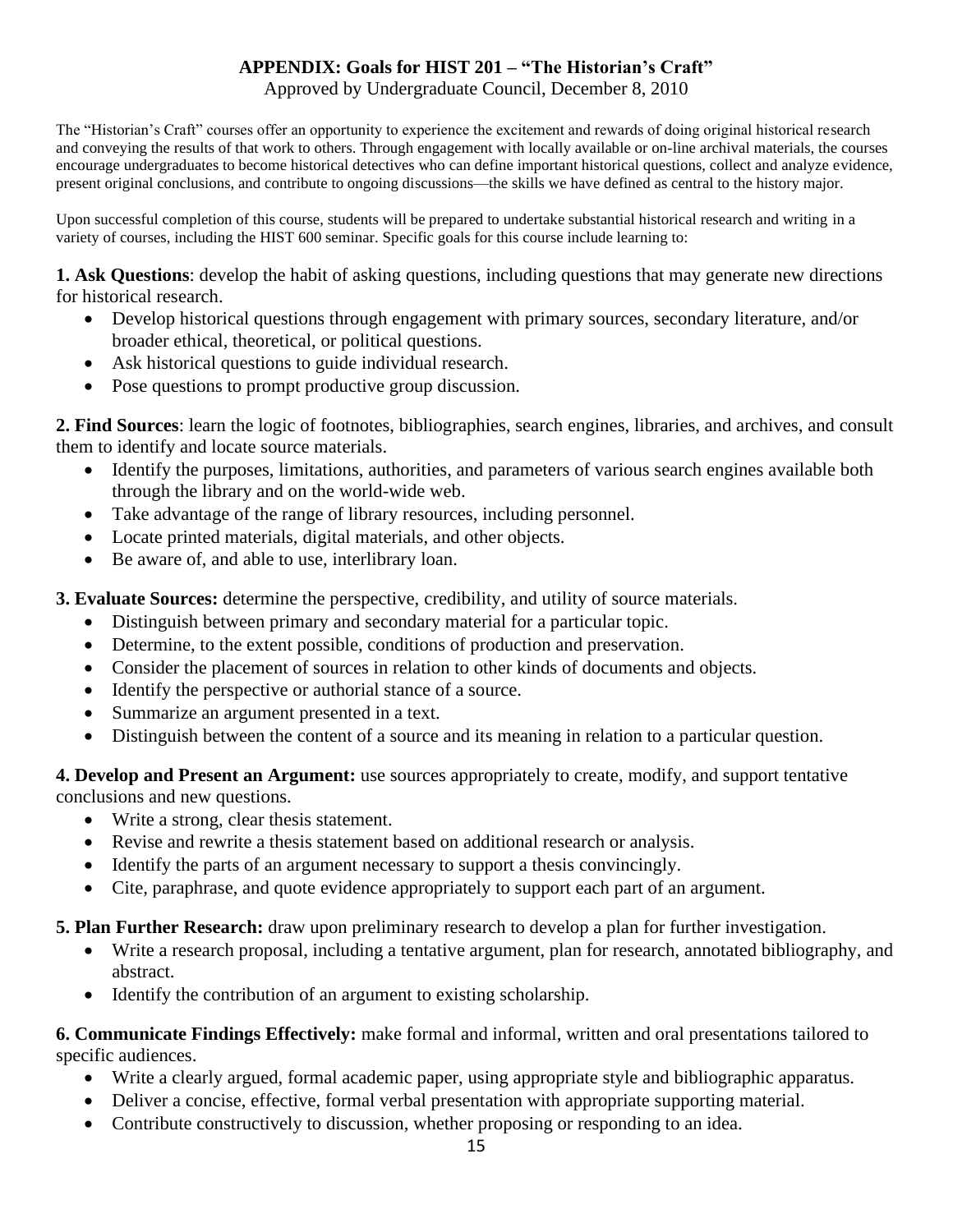#### **Appendix: Instructional Information During COVID-19**

UW-Madison is actively implementing measures to protect the safety, health and wellbeing of all students and instructors, particularly during the COVID-19 pandemic. Preserving the health of our campus community will be a broadly shared responsibility. In order to provide students and instructors with a safe, in-person learning environment, students and instructors have a shared role in adhering to the following protocols while in instructional spaces. More details about these protocols are available at the [Instructional Continuity website](https://instructionalcontinuity.wisc.edu/2020-2021/) and are aligned with broader campus health and safety protocols, outlined on the university's [Smart Restart website.](https://smartrestart.wisc.edu/)

#### **Face Covering Guidelines (for in-person instruction)**

While on campus all employees and students are required to [correctly wear](https://www.cdc.gov/coronavirus/2019-ncov/prevent-getting-sick/how-to-wear-cloth-face-coverings.html) appropriate and properly fitting [face coverings](https://d1cjb8q1w2lzm7.cloudfront.net/wp-content/uploads/sites/22/2020/06/Cloth-face-cover-guidance-06-22-20-final.pdf) while present in any campus building (or outdoors when physical distancing is not possible) unless working alone in a laboratory or office space.

#### **Quarantine and Isolation (for remote and in-person Instruction)**

Every effort should be made to accommodate the academic progress of students who may become ill or be asked to isolate or quarantine. It is essential for students to have the confidence that their progress and grade will not be put at risk by staying out of class because they are experiencing possible-COVID19 related symptoms or are required to quarantine. It is encouraged that instructors plan for this event with highly flexible course plans that utilize content delivery via Canvas and reserve in-person activities for participation and discussion.

If a student becomes ill and needs to suspend or reduce their class participation, then the student should consider dropping the course or the instructor may need to engage the student whether the conditions of an incomplete grade are likely. While flexibility is greatly encouraged, this does not imply that work towards achievement of course learning goals and engagement in activities is optional.

#### **Instructor Notification: Student Tests Positive for COVID-19**

Instructors of *only* in-person courses will receive notification from University Health Services of a positive case within their classroom. The notification **will not** identify the individual but will alert the instructor that "an individual in your course has tested positive for COVID-19." Specific directions will be included reminding instructors **not** to share the information with others in class to preserve Protective Health Information (PHI) and the contact tracing system. Unless the instructor hears from the contact tracers, there is no reason to believe that the instructor or others have had close contact to necessitate isolation for quarantine. See further campus guidance on [test results and](https://www.uhs.wisc.edu/medical/testing/#access-testing)  [what to do if you test positive for COVID-19.](https://www.uhs.wisc.edu/medical/testing/#access-testing)